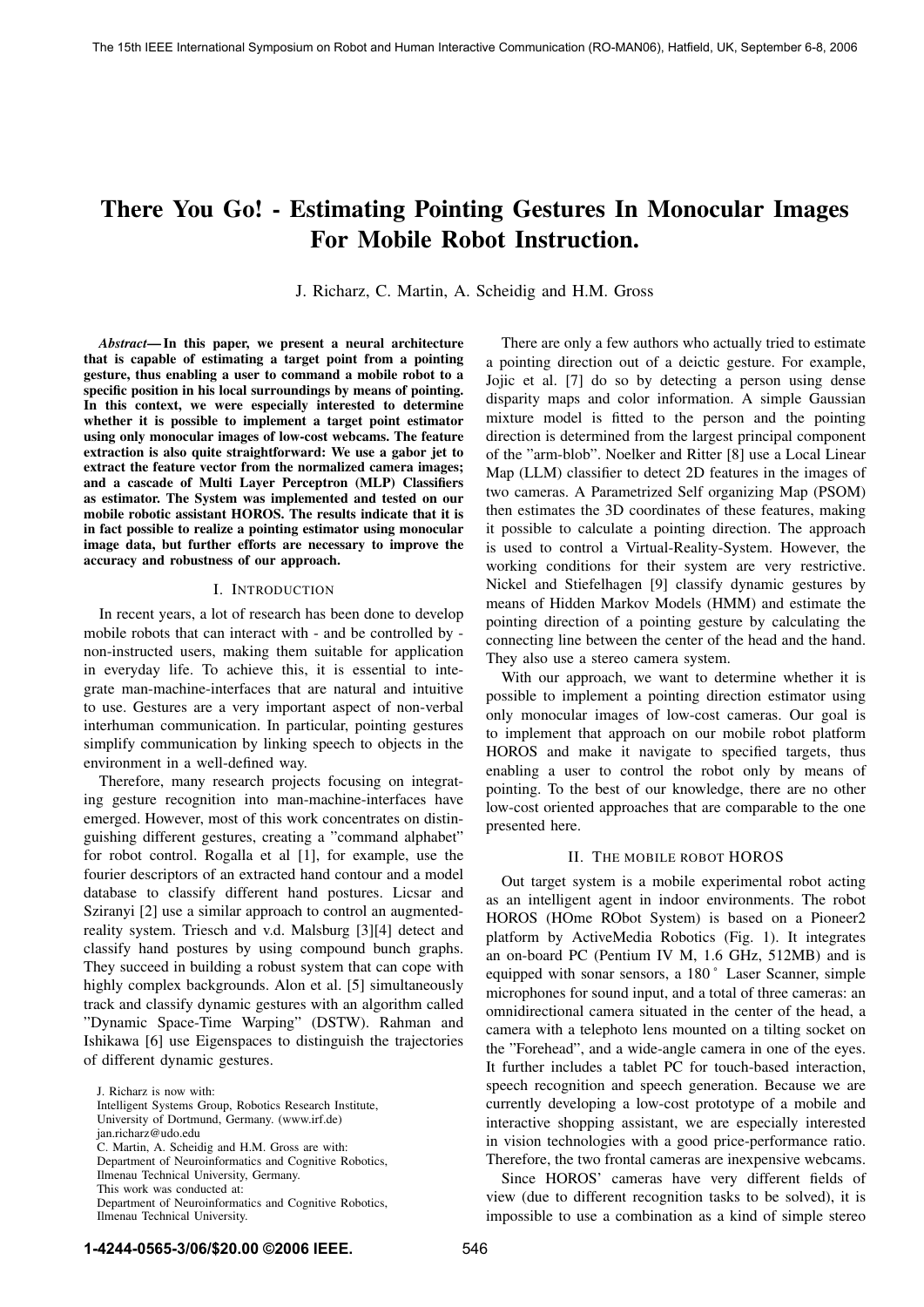

Fig. 1. Our mobile robotic assistant HOROS (HOme RObot System).

system. Furthermore, only the eye camera's field of view is large enough to record a pointing person. Fig. 2 shows an example for an image provided by this camera. The sonar and laser sensors enable us to determine the distance of a person standing in front of the robot with good accuracy up to a distance of approximately two meters. For greater distances, the reliability of the sensor measurements decreases rapidly.

# III. SYSTEM OVERVIEW

## *A. Pointing Area and Ground Truth Data*

We encode the target points as  $(r, \phi)$  coordinates in a user-centered polar coordinate system. This requires a transformation of the target estimate into the robot's coordinate system (by simple trigonometry), but the estimation task becomes independent of the distance between user and robot. Moreover, we limited the valid area for targets to the half space in front of the robot, with a value range for  $r$  from 1 to 3 meters and a value range for  $\phi$  from -120  $\degree$  to 120  $\degree$ . The 0 ˚ direction is defined as user-robot-axis, negative angles are



Fig. 2. An example for an image provided by the eye camera.



Fig. 3. The configuration used for recording the training data. Here, only one of the markers is shown for reasons of clarity.

on the user's left side. With respect to a predefined maximum user distance of 2 meters, this spans a valid pointing area of approximately 6 by 3 meters.

Fig. 3 shows the configuration we chose for recording the training data. There are three markers (distance 1, 1.5 and 2 meters from the robot) specifying different user positions. Around each marker, three concentric circles with radii of 1, 2 and 3 meters are drawn, being marked every 15 ˚ . Positions outside the specified pointing area are not considered. The subjects were asked to point to the markers on the circles in a defined order and an image was recorded each time (see Fig. 2). Pointing was performed as a defined pose, with outstretched arm and the user fixating the target point. All captured images are labelled with distance, radius and angle, thus representing the ground truth used for training. This way, we collected a total of 900 images of ten different interaction partners. During preprocessing, the data were slightly variated to receive nine samples per training image, resulting in a training sample database of 8100 labelled images.

#### *B. Preprocessing and feature extraction*

Since the persons standing in front of the camera can have different height and distance, an algorithm had to be developed that can calculate a "normalized" region of interest (ROI), resulting in similar subimages for subsequent processing. We use a combination of head-shoulder-detection (using a Viola-Jones Detector cascade, see [10]), empiric factors and a distance measurement from a multimodal person tracker (see [11]) to determine the ROI (Fig. 4).



Fig. 4. Determining the ROI in the camera image. A combination of empiric factors, head-shoulder-detector and measurement of the person-camera distance from a multimodal tracker is used to achieve a normalization.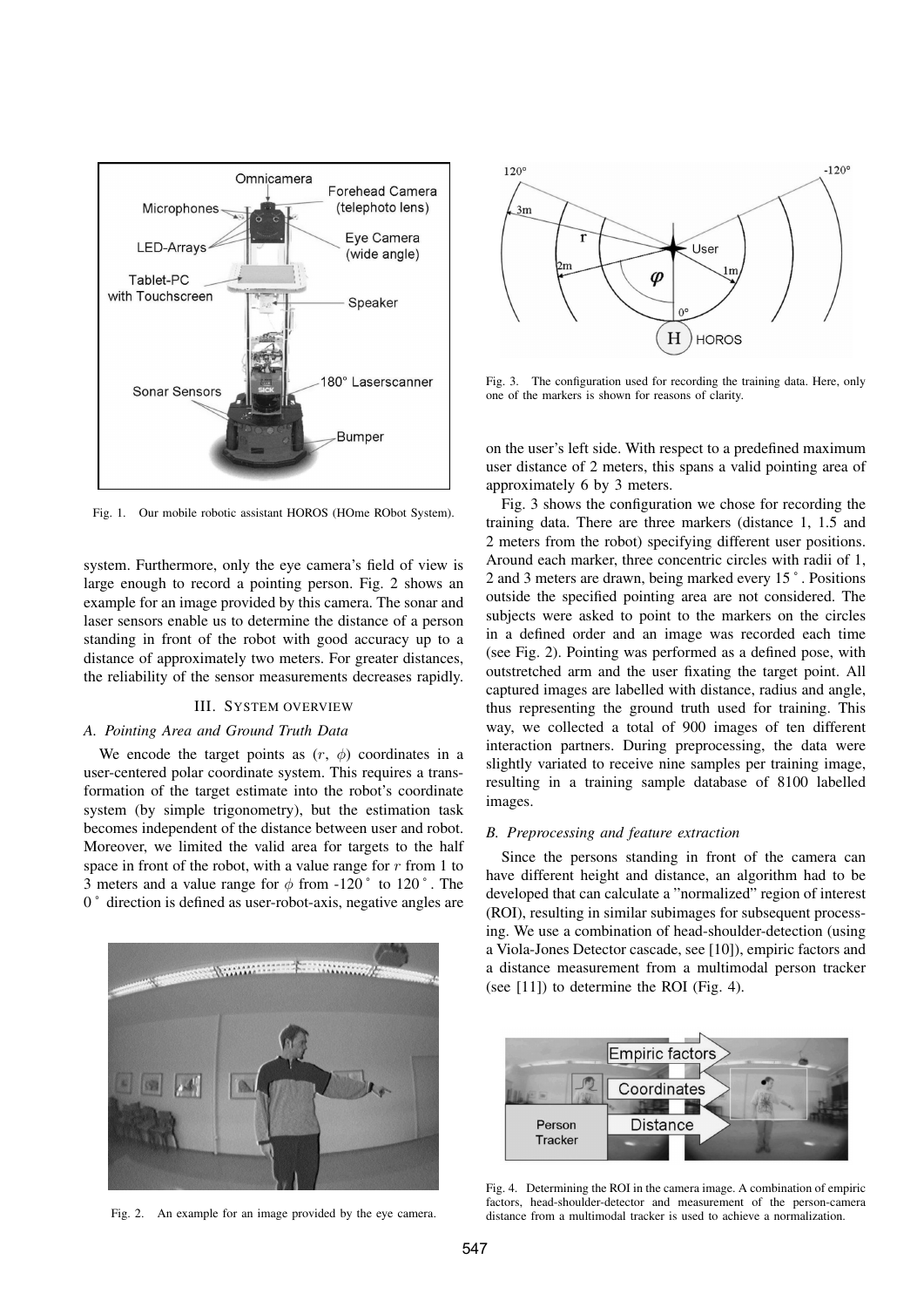

Fig. 5. Examples for extracted ROI with the described normalization algorithm. Top: Extracted image regions for different subjects all performing the same pose. Subjects' heights variate from 1.65 to 2 meters. Bottom: Extracted image regions for different distances person-camera, distance ranging from 1 to 2 meters.

The head-shoulder detector provides a starting point and implicitly includes the user's height into the calculation. For different people, the maximum distance between the center of detection and the tip of the pointing arm in both x and y direction were determined before. These distances were divided by the y-coordinate of the head-shoulder-detection, yielding a factor specifying the size of the ROI. Thus, the size of the extracted image region implicitly depends on the user's height. Assuming that the ratio between height and arm length is approximately the same for most humans, this results in an extracted image region that is very similar in most cases. Finally, the distance estimation from the tracking system allows a simple scaling of the respective ROI. Typical ROIs captured this way are shown in Fig. 5.

The found ROI is scaled to 81x81 pixels, and then an illumination correction and histogram equalization is applied. After this, the preprocessed subimage is Gabor-filtered (4 frequencies, 8 orientations) using an equidistant grid to extract a pose-describing feature vector as input for the first stage of our pointing estimator. For later stages, the ROI is modified again to create two subimages, one of them containing the pointing arm, the other the head (Fig. 6, see section III-C for details). By doing this, we integrate the head pose as additional information.

### *C. Architecture of the Classifier Cascade*

Informal experiments showed that it is not possible to tackle the function approximation problem with a single MLP network estimating both radius and angle in one step. It also became clear, that while the radius estimation works quite well, it was very difficult to robustly estimate the angle. Therefore we decided to use a cascade of classifiers. Fig.



Fig. 6. Examples for extracted image data using two image samples, one containing the pointing arm, the other the head. By using these samples as input data, the head orientation is integrated as additional information.

7 gives an overview over the architecture of the developed target point estimator cascade.

After extracting the ROI, a left/right classifier first determines whether the person is pointing to the left or to the right. Knowing this, that half of the input image that does not contain the pointing arm can be discarded. This way the "finer" ROI shown in Fig. 6 is extracted. If the person is pointing to the left, the image is simply flipped. This allows us to use the same classifier for both directions.

In the following cascade stage, the value of the pointing radius r is estimated. Since the estimation of  $\phi$  is much less accurate and prone to errors, this estimation is done later in the cascade, so it can be given as much supporting and simplifying information as possible. To that purpose, three coarse radius classes were defined. For each of this classes, there is a specialized classifier assigning the sample to a coarse angle class. Finally, within the respective coarse class, a finer estimation of  $\phi$  is determined, leading to the final target estimation  $[r, \phi]$ . The system contains a total of 14 MLP classifiers (left/right, radius, 3x coarse angle, 9x fine angle), but due to the hierarchical architecture, only four of these classifiers have to be activated during one pass. Calculating all four nets takes less than 100 milliseconds per image on the robot's onboard computer.

## IV. EXPERIMENTAL RESULTS

#### *A. Estimation Results of Human Viewers*

In order to get a reference value for the recognition performance of our estimator, separate experiments determined how accurate a human viewer could estimate the referred target point from a monocular image. The images from the training and test data sets were presented to test viewers in random order using the graphical user interface shown in Fig. 8. The valid area for the pointing targets is specified by a circle segment. Subjects were told beforehand that the targets can only lie inside this area. The circle segment is skewed perspectively to create a 3D impression and adapted in size according to the distance between the person in the image and the camera. Each subject could adjust the perspective freely so that it occured most natural. The test viewers could mark a guessed target point by clicking with the mouse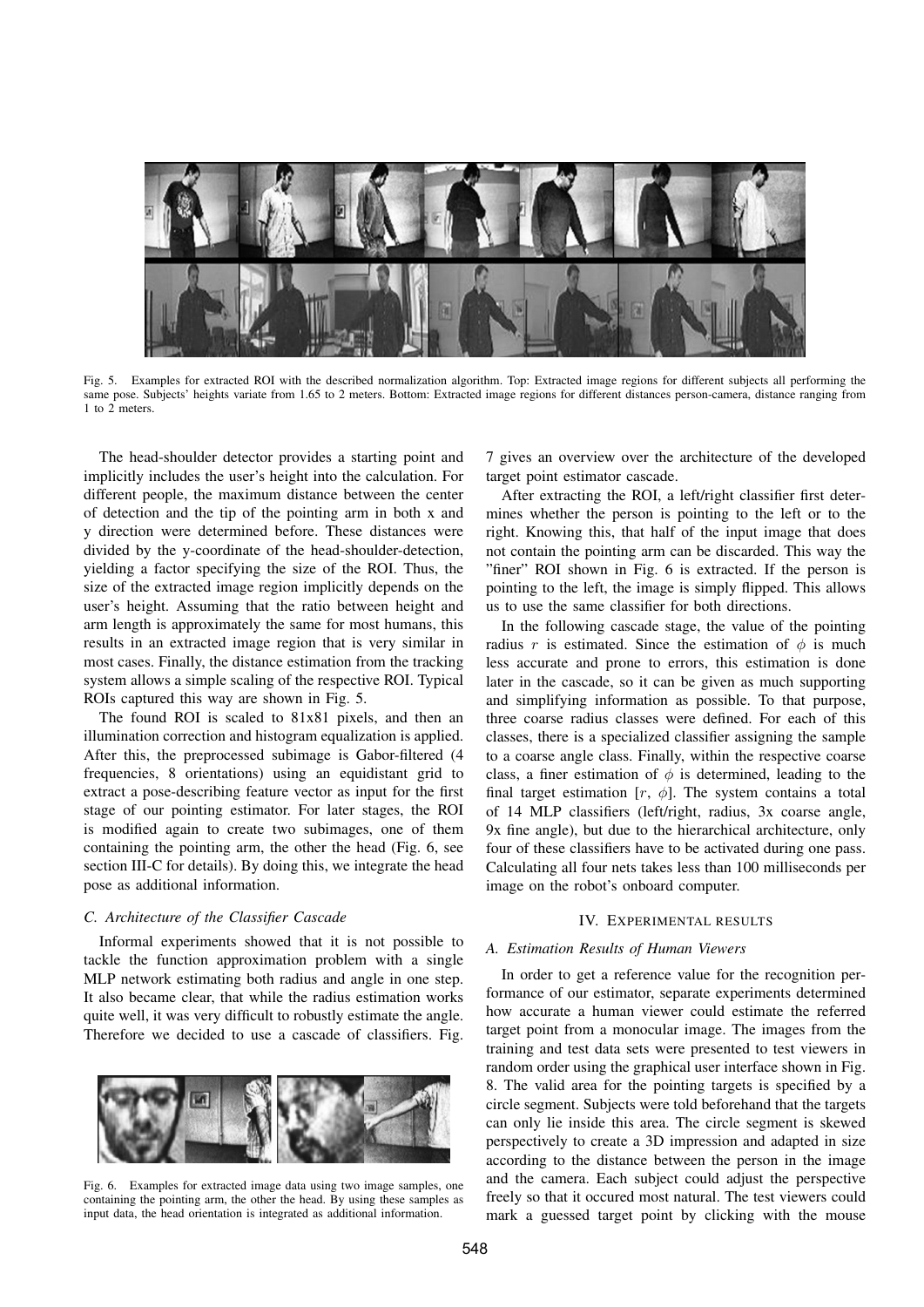

Fig. 7. System overview of the target point estimator cascade. The gabor-filtered subimage is first fed into a left/right - classifier. The result of this classifier enables it to extract the finer image ROI shown in Fig. 6. In the following stage, the radius  $r$  is estimated and three radius classes are generated artificially. For each class, a coarse angle estimator is trained, yielding a classification into one of three angle classes. The last stage yields the final angle estimate  $\phi$ .

pointer on the interface. The found coordinates were then transformed according to the given perspective and person distance, yielding the estimated target coordinates r and  $\phi$ . The estimates were then compared with the known image label.

These comparing experiments were performed with eight test viewers, resulting in 885 target estimates altogether. The achieved estimation accuracy is shown in Fig. 9. On the top, the mean values and standard deviations of the angle estimate are shown over the correct angle. Obviously, perfect estimates would lie on a straight line depicted by the dotted line in the image. The mean values of the estimates deviate from this ideal case, forming a symmetric sigmoidal function. It is noticeable that angle value estimates between (+/-) 45 ˚ and 90 ˚ are persistently too large in magnitude. Additionally, the standard deviations (depicted by the vertical lines) for these angles are significantly higher. So, it seems to be quite difficult for a human viewer to precisely estimate  $\phi$  from the monocular images in this area.



Fig. 8. A screenshot of the test program for human viewers. The valid target area is shown by the circle segment.

At the bottom of Fig. 9, the average errors for the estimates of r and  $\phi$  over the correct angle are shown. For the radius



Fig. 9. Estimate results of human viewers. Top: Mean values and standard deviations of the angle estimate over the correct angle. Bottom: Average errors of the radius and angle estimates.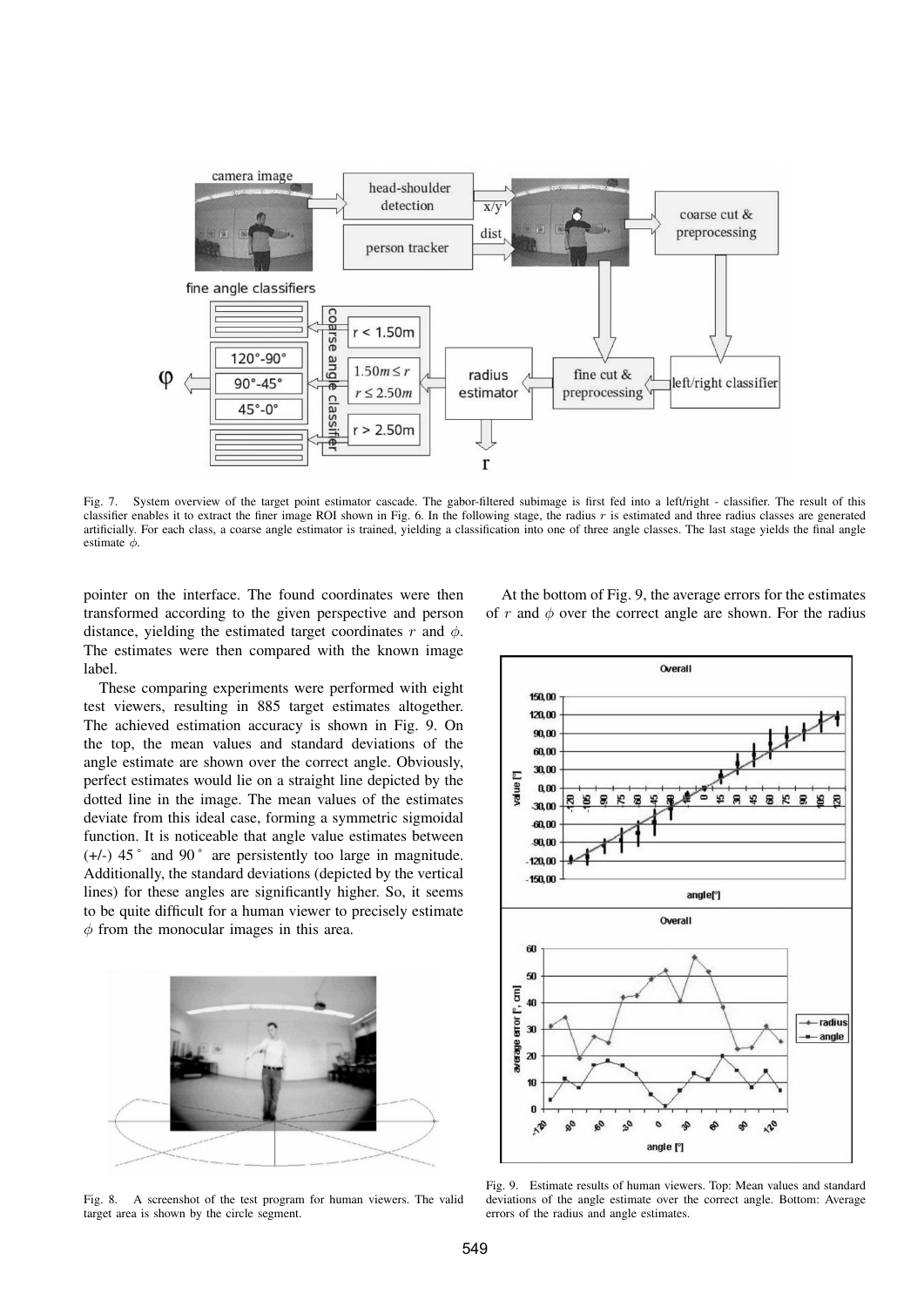$r$ , the errors are significantly higher for small angle values compared to large angle values. The errors for  $\phi$  behave inversely, being small for small angle values, then getting bigger with increasing angle value. This trends can be easily explained geometrically. For angles greater than 90 ˚ , the errors decrease again. This is due to the fact that pointing to a target behind one's position results in a significant change of body pose: The shoulder is turned backwards, which is clearly visible in the images.

Overall, in 50.06% of all cases, the human viewers estimated  $\phi$  correctly within a tolerance of 10°. For r, 76.27% of all trials were within a tolerance of 50 cm. These results give a hint for evaluating the following results of our neural estimator, keeping in mind that the presented data the distorted monocular images - are very unfamiliar for a human.

#### *B. Results of the Neural Estimator Cascade*

In the following experiments, the face position was labelled manually in the test images. This eliminates the influences of errors in the automatic head-shoulder-detection and therefore shows the capabilities and properties of the developed ROI extraction algorithm and the neural estimator cascade. Fig. 10 shows the classification results of each cascade stage for three test subjects, with 90 test cases covering the whole valid pointing area per subject. The right subject (P2) is taken from the training data set. All results mentioned in the following passages refer to the two remaining subjects not included in the training data.

The left/right classifier stage yields classification rates of almost 100% for all subjects. This is especially important since further processing of the input image depends on the results of this stage, and misclassifications will lead to a totally erroneous target estimate. The radius estimator stage shows a good overall performance, with 84.4% and 96.7% of the samples within the 50 cm tolerance and classified into the correct radius class. Compared to this, the angle estimator stages perform poorly: While the performance of the coarse angle classifier stage is very good for all subjects, the fine angle estimate is not, with 66.7/80% of samples within the 10<sup>°</sup> tolerance, respectively. These results show that the angle estimate is the major problem, limiting the performance and accuracy of the developed pointing direction estimator.



Fig. 10. Classification results of the different stages of the estimator cascade for three test subjects. Left to right: left/right classifier, radius classifier (radius classes), radius estimate (tolerance 50cm), coarse angle classifier, angle estimate (tolerance 10 ˚ )



Fig. 11. Mean values and standard deviations of the angle estimate over the correct angle determined on hand-labelled data. The ideal case is depicted by the dotted line.

For comparison with Fig. 9, the diagram for the mean values and standard deviations of the angle estimate is given in Fig. 11. The results are close to the optimal straight line with small standard deviations for most angles. However, the effects of errors in early stages of the classifier cascade become visible, resulting in larger errors and deviations for certain angles. Fig. 12 shows the average errors of the angle and radius estimates. The behavior of the angle estimate is quite similar to that observed in Fig. 9. The radius estimate behaves almost inversely to that observed before, apart from the large errors for  $0^\circ$ .

Looking on Fig. 10 again, we see that the neural estimator achieved a classification rate of 66.7% and 80% respectively for the fine angle estimate with a tolerance of  $10^{\circ}$ , and 84.4% and 96.7% for the radius estimate with a tolerance of 50 cm. This is significantly better than the results achieved by human viewers (50.06 / 76.27%). But of course, the latter



Fig. 12. Average errors for radius and angle estimate over the correct angle.